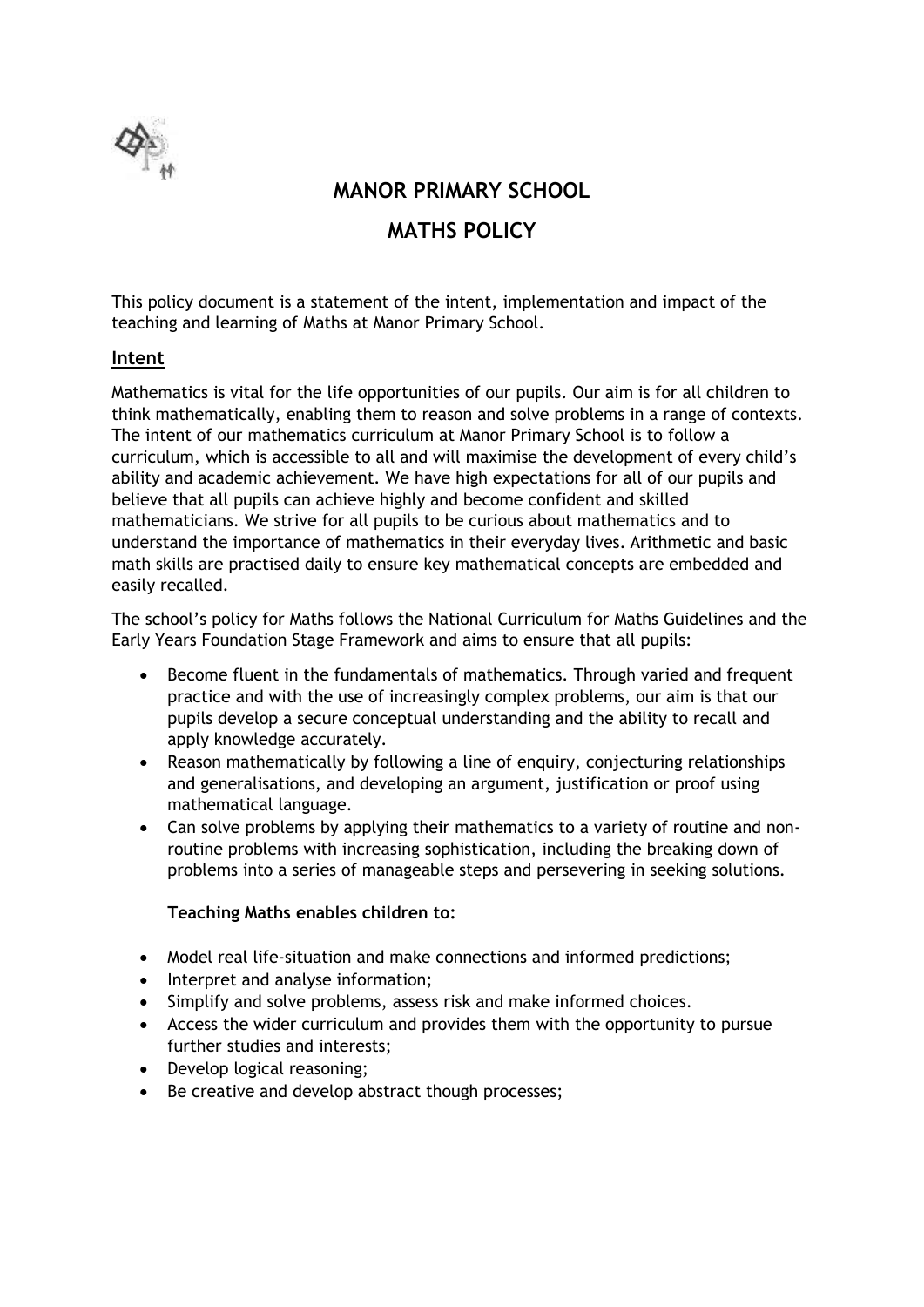## **Principles of good Maths teaching**

- Build on what the children already know, both mathematically and experientially;
- Engage pupils by utilising a variety of rich and challenging tasks that allow them to make decisions;
- Teachers should interact with students and plan specific support for the children who need it and provide challenge for those who are ready for it;
- Mathematics should be about exploring, reasoning can and challenging thinking;
- In a problem-solving culture, anything that leads towards a solution is celebrated: finding one small step of a complicated problem or thinking of an innovative approach;

## **Implementation**

The programmes of study for Maths are set out year-by-year for key stages 1 and 2. Schools are, however, only required to teach the relevant programme of study by the end of the key stage. Within each key stage, schools have the flexibility to introduce content earlier or later than set out in the programme of study. The National Curriculum is taught through the use of Mastery Schemes of Work such as White Rose. The termly overviews identify the objectives for each topic block which are derived directly from the National Curriculum. The objectives in each block are broken down in to a series of carefully planned small steps. The content should be taught in order as it is designed to gradually develop children's understanding and show progression.

# **Curriculum Planning**

We have a well-established curriculum that ensures all National Curriculum objectives are covered. Please refer to our implementation grids.

It is the responsibility of the class teacher to ensure that the weekly lessons for any subject are tailored to meeting the needs of the individual children in their class. Cross-curricular links to other subjects will be made so that pupils can develop an understanding of this subject in an appropriate context. Where there is no link, units will be stand-alone to ensure curriculum coverage. In Early Years, Maths is an integral part of themes being taught.

#### **Impact**

Progress and achievement in Maths is evident throughout the curriculum, with pupils continuously building upon skills they acquire each year and applying their skills and knowledge in a variety of contexts. When written work is completed, Teachers will mark pupils' work in line with the school marking policy where appropriate, to help the pupils make progress.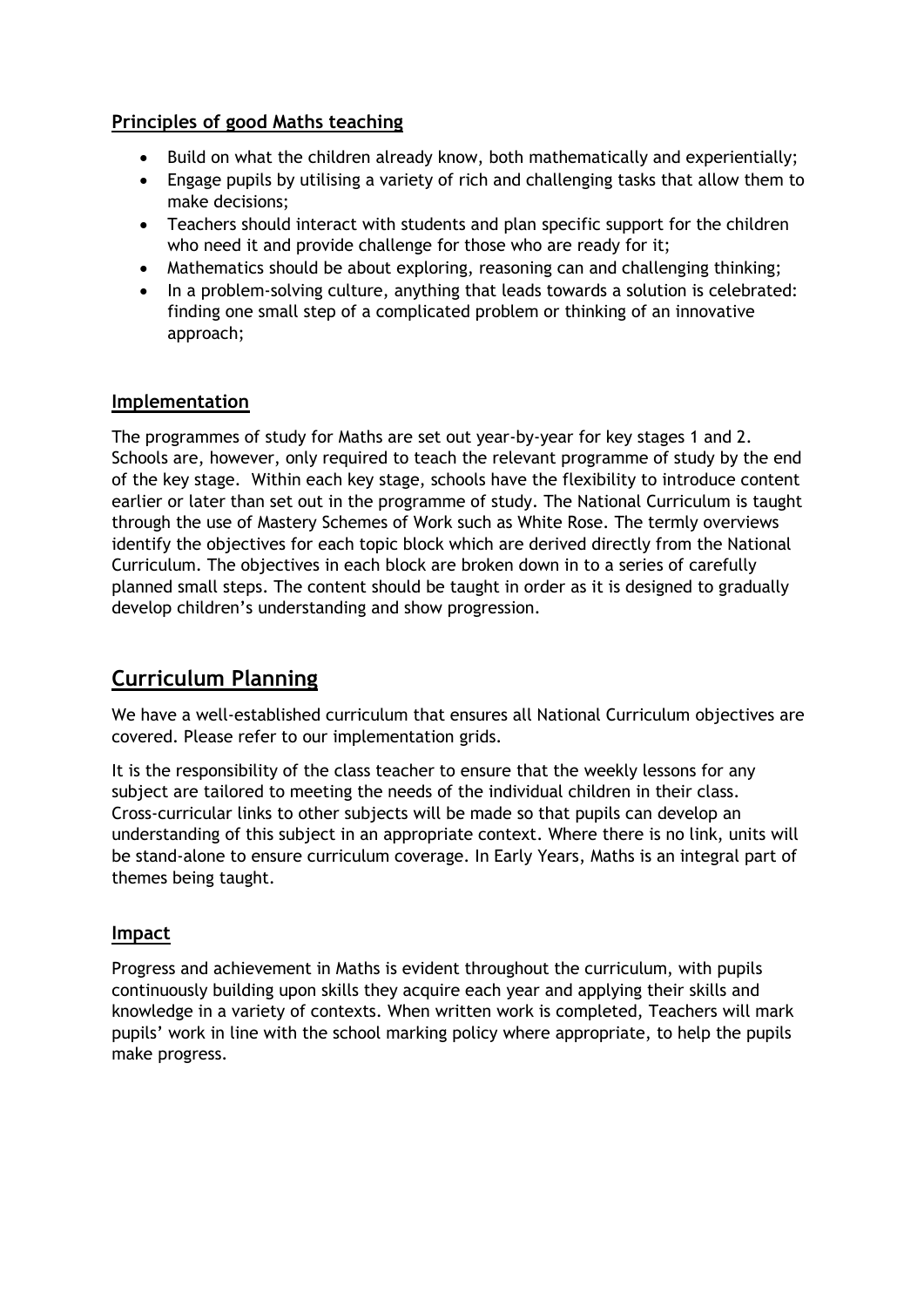It is the responsibility of the class teacher to maintain an overview of each child's progress in Maths.

- Assessment is carried out in line with the school policy against National Curriculum expectations.
- Assessments are carried out using both summative and formative assessment procedures.
- Formative assessments are made through observations in lessons and outcomes.
- Summative assessment will take place as appropriate.
- Assessments are used to inform planning and teaching and learning.
- Written or verbal feedback is given to the child in line with school marking policy, to help guide his/her progress.

Monitoring for Maths is carried out in line with the school monitoring policy. Samples of work are collected and there are folders, kept by the Maths leader, demonstrating the progression of Maths throughout the school.

# **Equal Opportunities and Inclusion**

We recognise that in all classes children have a wide range of abilities, and we ensure that we provide suitable learning opportunities for all children by matching the challenge of the task to the ability of the child. We achieve this by:

- Involving all of the children in oral work.
- Planning differentiated work to suit the ability of the children.
- Allowing access to materials and equipment.
- Providing additional equipment and resources that allow children to access the subject where necessary.
- Ensuring planned activities are relevant to all pupils.
- Having high expectations of every child.
- Ensuring examples are free from stereotyping.

#### **Resources**

All classrooms have interactive whiteboards which are used as a starting point for each lesson and have internet access. A wide range of other resources are accessible from key areas in school. Objects/resources that are specific to a single year group are kept within those classrooms.

Ideally, all staff members should be responsible for collecting and returning necessary items to the correct place to ensure that resources are easy for all staff to find. Staff are responsible for informing the subject leader; when extra resources are needed, when there are breakages and when consumables are running low.